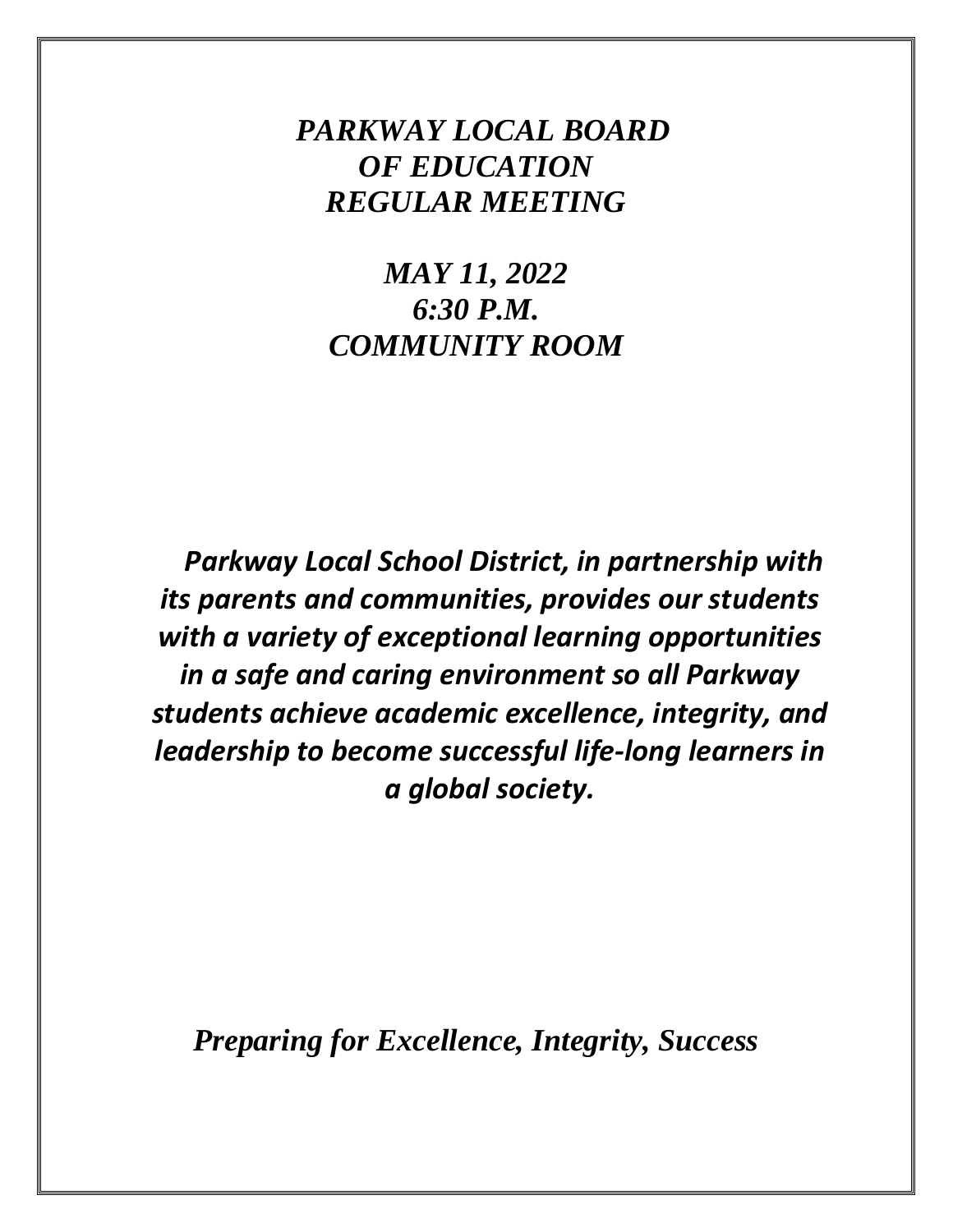**OPENING** 

- A. CALL TO ORDER
- B. ROLL CALL

Mr. Kimmel

Roll Call: \_\_\_\_\_ Mr. Bates \_\_\_\_\_ Mr. Nichols \_\_\_\_\_ Mrs. Call \_\_\_\_\_ Mrs. Patterson

#### C. PLEDGE OF ALLEGIANCE

THIS MEETING IS A MEETING OF THE BOARD OF EDUCATION IN PUBLIC FOR THE PURPOSE OF CONDUCTING THE SCHOOL DISTRICT'S BUSINESS AND IS NOT TO BE CONSIDERED A PUBLIC COMMUNITY MEETING. THERE IS A TIME FOR PUBLIC PARTICIPATION DURING THE MEETING AS INDICATED ON THE AGENDA.

THE PARKWAY LOCAL BOARD OF EDUCATION IS BEING ASKED TO CONSIDER A NUMBER OF ITEMS TOGETHER IN ONE MOTION (FOLLOWING A CONSENT AGENDA FORMAT). THESE ITEMS ARE PRESENTED UNDER THE "TREASURER'S REPORT" AND UNDER THE "SUPERINTENDENT'S REPORT" SECTIONS OF THIS AGENDA. BOARD MEMBERS SHOULD REVIEW THESE ITEMS AND REQUEST ANY ITEM(S) HE OR SHE WOULD LIKE TO HAVE CONSIDERED SEPARATELY REMOVED FROM THE CONSENT RECOMMENDATION AND INCLUDED FOR A SEPARATE BOARD DECISION.

D. Moved by \_\_\_\_\_\_, Seconded by \_\_\_\_\_\_\_ the agenda be approved as presented.

Roll Call: \_\_\_\_\_\_ Mr. Bates \_\_\_\_\_\_ Mr. Nichols<br>Mrs. Call \_\_\_\_\_\_ Mr. Nichols<br>Mrs. Patterso \_\_\_\_\_ Mrs. Call \_\_\_\_\_ Mrs. Patterson

- E. RECOGNITION OF VISITORS (\*)
	- 1. Reception of the Public
- F. TREASURER'S REPORT

## **Treasurer's Consent Items**

• Approve following meeting minutes:

Mr. Kimmel

April 13, 2022 Regular Meeting

• Approve the Treasurer's Report and Payment of Bills as presented.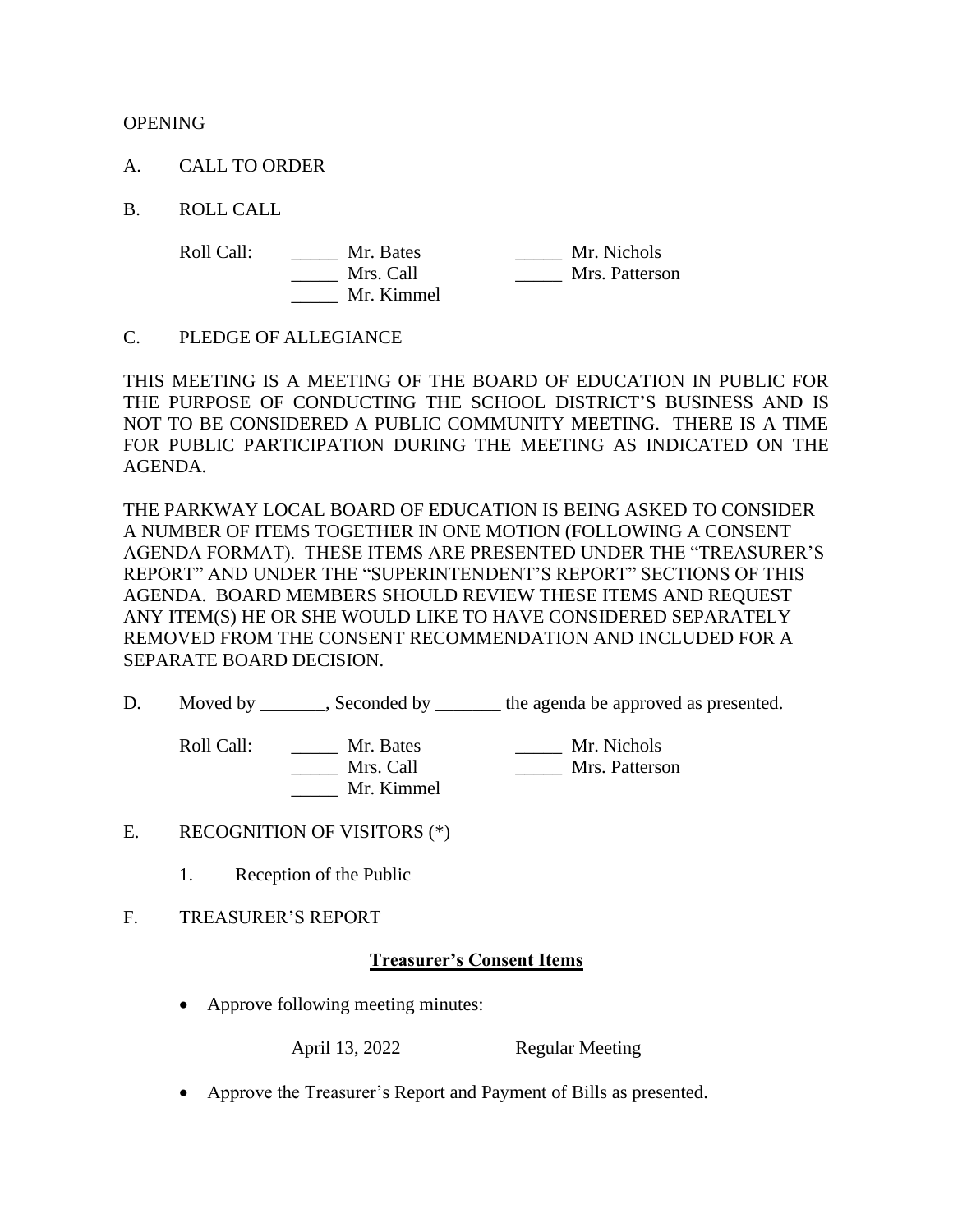- Approve transfer of \$596.42 from the General Fund 001 to Unclaimed Money Fund 007. This amount represents checks that are uncashed for more than six months.
- Approve the FY22 adjustments to Appropriations as presented.

ALL SUPPLEMENTAL CONTRACTS ARE ISSUED WITH THE NOTATION THAT THEY ARE PER THE ADOPTED SALARY SCHEDULE AND ARE AUTOMATICALLY NON-RENEWED AT THE END OF THE RESPECTIVE SCHOOL YEAR. INITIAL EMPLOYMENT IS CONTINGENT UPON A SATISFACTORY BCI & I & FBI REPORT, POSSESSING OR OBTAINING, IN A TIMELY MANNER, ANY NECESSARY CERTIFICATION REQUIRED BY THE POSITION AND AN ADEQUATE NUMBER OF PARTICIPANTS. PAY WILL BE PRORATED ACCORDINGLY FOR SHORTENED EXTRA CURRICULAR ACTIVITIES/SEASONS.

• Approve Brooke Boznango as Varsity Boys Bowling Head Coach effective the 2022-23 school year.

## **End of Treasurer's Consent Items**

Moved by \_\_\_\_\_\_\_, Seconded by \_\_\_\_\_\_\_

Roll Call: \_\_\_\_\_\_\_\_\_\_ Mr. Bates \_\_\_\_\_\_\_ Mr. Nichols \_\_\_\_\_ Mrs. Call \_\_\_\_\_ Mrs. Patterson \_\_\_\_\_ Mr. Kimmel

#### G. ADMINISTRATIVE REPORTS

- 1. Mr. Fortkamp
- 2. Mr. Woods
- 3. Mrs. Trogdlon<br>4. Mr. Triplett
- Mr. Triplett

#### H. SUPERINTENDENT'S REPORT

- 1. Graduation-Sunday, May 22 @ 1:30 p.m.
- 2. Early Dismissal Last Day of School
- 3. June Board Meeting Date
- 4. Best Wishes to Natalie Moeller at the National Spelling Bee

## **Superintendent's Consent Items**

- Approve the list of substitute teachers provided by the Mercer County Educational Service Center.
- Accept the resignation of Anita Muhlenkamp as a teacher effective the end of the 2021-22 contract year for purposes of retirement.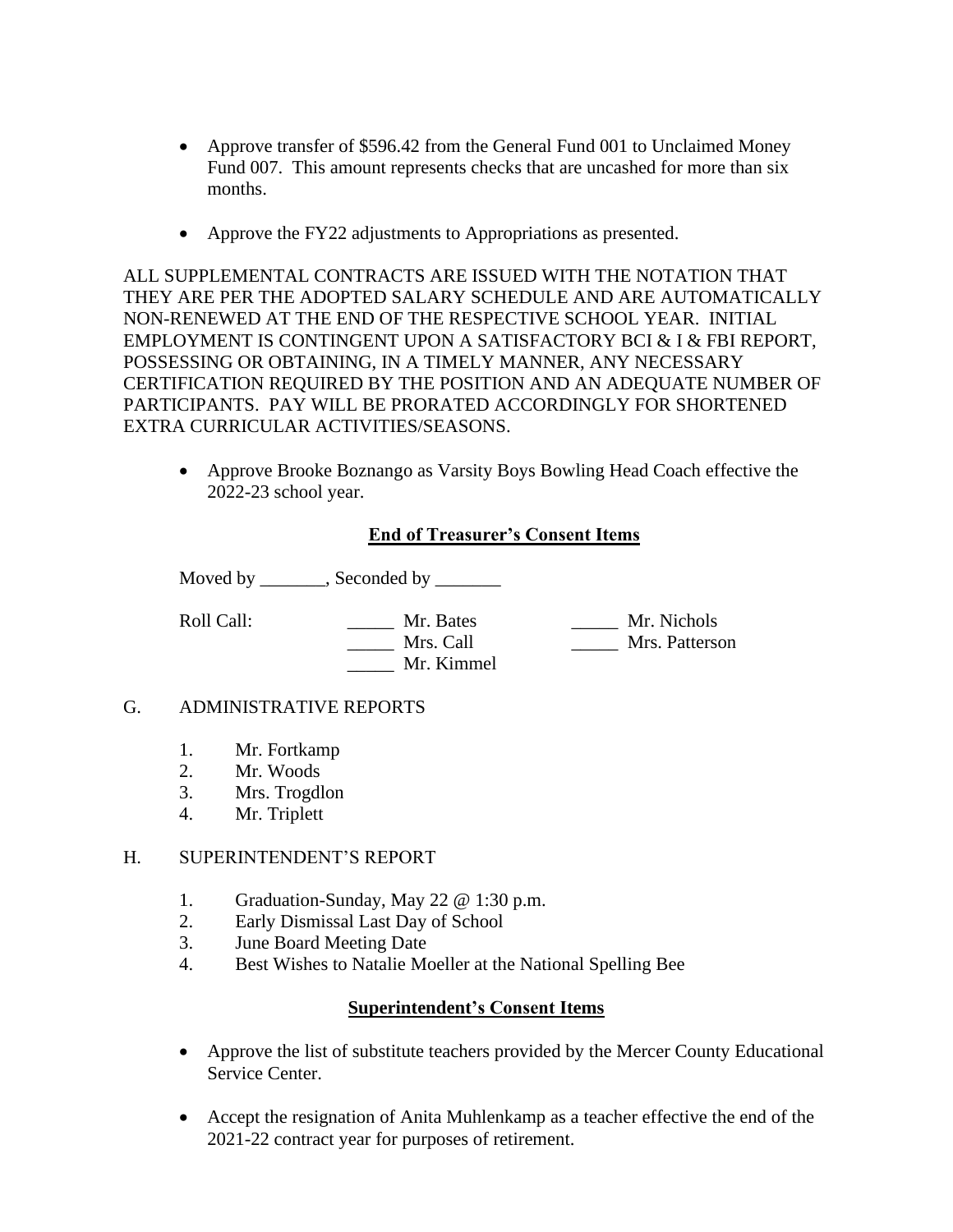- Approve the overnight request of Dan Williamson for the high school girls' basketball team to Cedar Point Camp June 13, 2022 – June 15, 2022. The trip will include approximately 16 students.
- Approve the overnight request of Doug Hughes for the high school boys' basketball team to Cedar Point Camp June 15, 2022 – June 16, 2022. The trip will include approximately 25 students.
- Approve the overnight request of Doug Hughes for the high school boys' basketball team to Findlay University Camp June 20, 2022 – June 21, 2022. The trip will include approximately 25 students.
- Approve issuing a one-year contract to Ruth Baker as a bus driver effective the 2022-23 school year.
- Approve payment of \$16 per hour to any staff completing CPI training this summer through the Mercer County Educational Service Center. Payment will not exceed 3 hours for the refresher course and 8 hours for the initial course.
- Approve the BusBoss Software Support Agreement effective July 1, 2022 June 30, 2025 at a cost of \$4189.50 as per attached.
- **Approve the Assistive Technology Contract at a rate of \$900 for the 2022-23 school year as per attached.**
- **Accept the resignation of Barry Peel, III as Junior High Football Head Coach.**

ALL SUPPLEMENTAL CONTRACTS ARE ISSUED WITH THE NOTATION THAT THEY ARE PER THE ADOPTED SALARY SCHEDULE AND ARE AUTOMATICALLY NON-RENEWED AT THE END OF THE RESPECTIVE SCHOOL YEAR. INITIAL EMPLOYMENT IS CONTINGENT UPON A SATISFACTORY BCI & I & FBI REPORT, POSSESSING OR OBTAINING, IN A TIMELY MANNER, ANY NECESSARY CERTIFICATION REQUIRED BY THE POSITION AND AN ADEQUATE NUMBER OF PARTICIPANTS. PAY WILL BE PRORATED ACCORDINGLY FOR SHORTENED EXTRA CURRICULAR ACTIVITIES/SEASONS.

## **The following supplemental positions are for the 2022-23 school year.**

- Approve Doug Hughes as Varsity Boys Basketball Head Coach.
- Approve Dan Williamson as Varsity Girls Basketball Head Coach.
- Approve Jeff Farmer as Varsity Wrestling Head Coach.
- Approve Alexis Frank as Varsity Girls Bowling Head Coach.
- Approve Brandi Bruns as Varsity Volleyball Assistant Coach.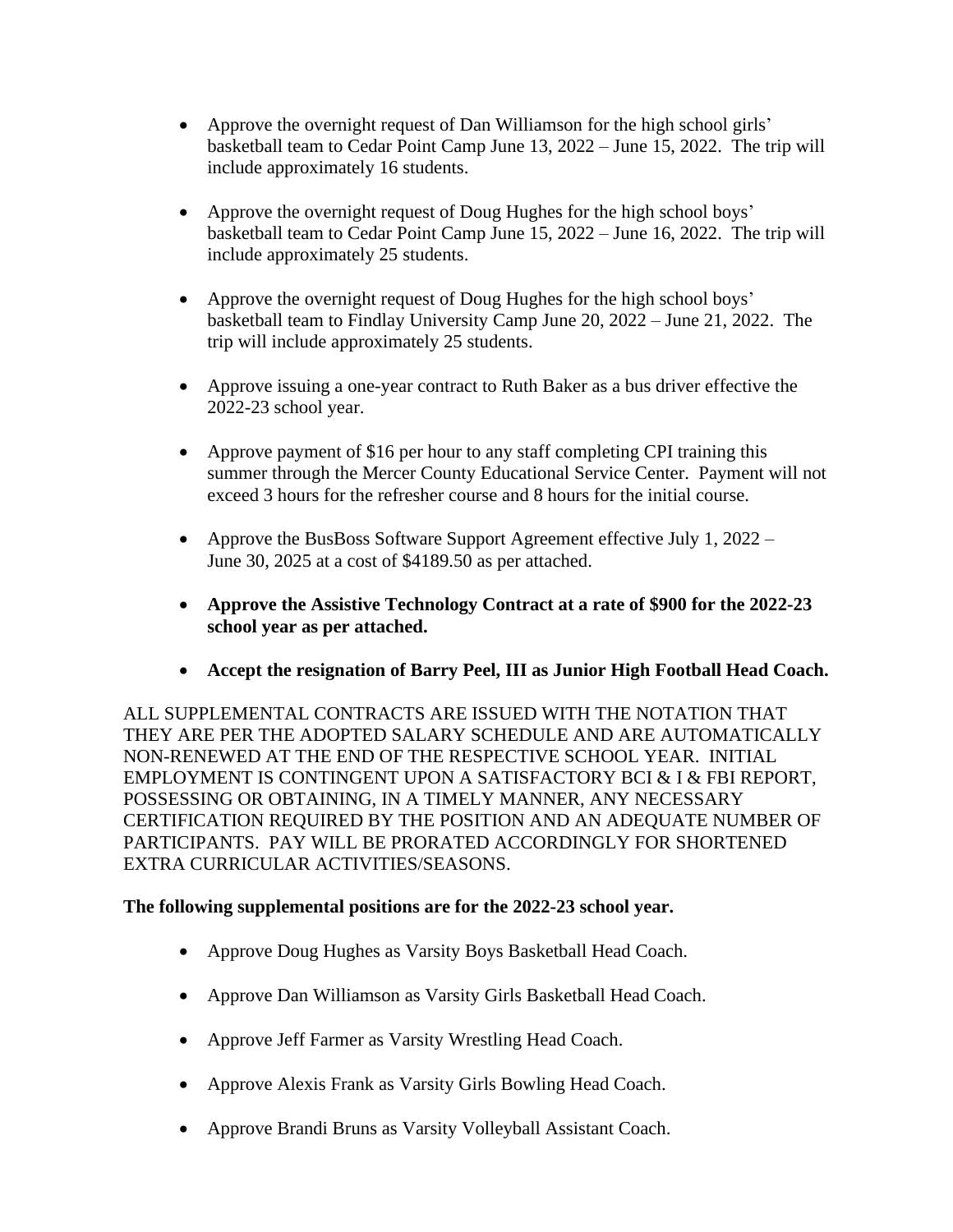- Approve Amanda Triplett as Varsity Volleyball Assistant Volunteer Coach.
- Approve Wes Horstman as Varsity Volleyball Assistant Coach.
- Approve Kristine Kirby as Freshmen Volleyball Coach.
- Approve Lisa Miller as Junior High Volleyball Coach.
- Approve Nathan Rupp as Varsity Cross Country Assistant Coach.
- Approve Aaron Bruns as Varsity Cross Country Assistant Volunteer Coach.
- Approve Kylie Linn as Junior High Cheerleader Coach.
- Approve Ryan Twigg as Band Director.
- Approve Leslie Baltzell as Assistant Band Director.
- Approve Leslie Baltzell as High School Choir Director.
- Approve Shannon Wagner as Junior High Choir Director.
- Approve Shannon Wagner as Junior Class Advisor.
- Approve Shannon Wagner as Middle School Musical Director.
- Approve Matthew Bruce as Head Drama Club Advisor.
- Approve Anita Morton as Senior Class Advisor.
- Approve Anita Morton as Future Teachers of America Advisor.
- Approve Anita Morton as Scholastic Bowl Co-Advisor.
- Approve Ann Vian as Scholastic Bowl Co-Advisor.
- Approve Ed Kuhn as Art Club Advisor.
- Approve AnneMarie Imwalle as Foreign Language Club Advisor.
- Approve AnneMarie Imwalle as National Honor Society Advisor.
- Approve Danielle Profit as Sophomore Class Advisor.
- Approve Danielle Profit as Freshman Class Advisor.
- Approve Trevelin Conn as Science Club Advisor.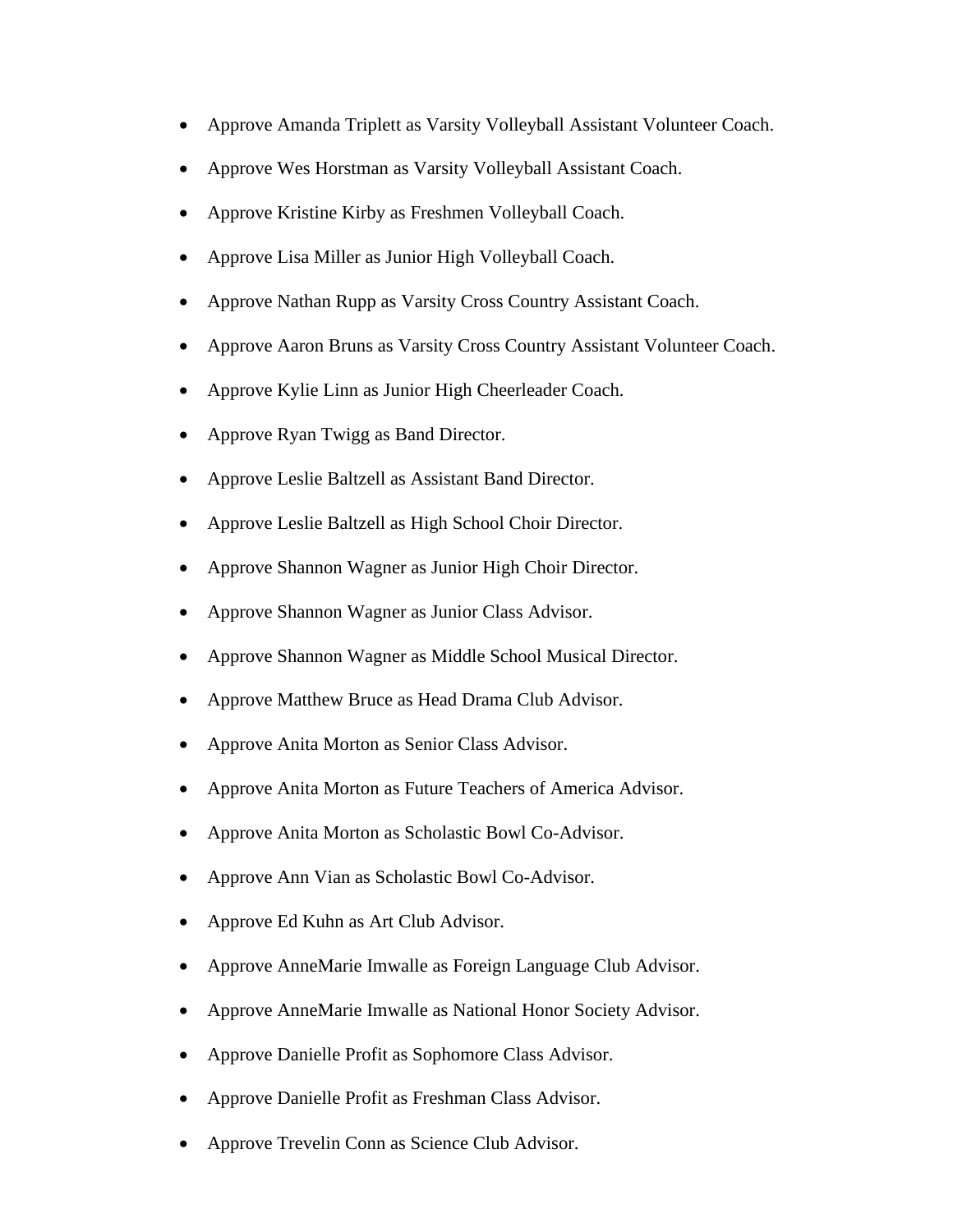- Approve Lucus Minnich as High School Student Council Advisor.
- Approve Kevin Kramer as Junior High Pep Club Advisor.
- Approve Kevin Kramer as Junior High School Student Council Advisor.
- Approve Nicholas Albers as Yearbook Advisor.
- Approve Lisa Miller as Public Relations Coordinator. (1/3 position)
- Approve Kristi Dodds as Public Relations Coordinator. (1/3 position)
- Approve Michelle Tribolet as Public Relations Coordinator. (1/3 position)

## **End of Superintendent's Consent Items**

Moved by \_\_\_\_\_\_, Seconded by \_\_\_\_\_\_

Roll Call: \_\_\_\_\_\_ Mr. Bates \_\_\_\_\_\_ Mr. Nichols \_\_\_\_\_ Mrs. Call \_\_\_\_\_ Mrs. Patterson \_\_\_\_\_ Mr. Kimmel

## I. MOVED BY \_\_\_\_\_\_\_, SECONDED BY \_\_\_\_\_\_\_ THAT THE BOARD PURSUANT TO OHIO REVISED CODE SECTION 121.22 ADJOURN TO EXECUTIVE SESSION FOR THE EXPRESS PURPOSE OF DISCUSSING:

| Personnel                                            |                                       |
|------------------------------------------------------|---------------------------------------|
| Appointment or Evaluation<br>Employment<br>Dismissal | Promotion<br>Demotion<br>Compensation |
|                                                      |                                       |

Discipline **Investigation** of charges or complaints against an employee, official or student.

- 2. \_\_\_\_\_\_\_ Property purchase or sale
- 3. \_\_\_\_\_ Conferences with an attorney involving pending or imminent court action
- 4. \_\_\_\_\_ Negotiations (Preparing, Conducting, or Reviewing)
- 5. \_\_\_\_\_ Confidential matters as required by federal/state laws, statutes
- 6. \_\_\_\_\_ Security arrangements
- 7. \_\_\_\_\_ Confidential information related to economic development

Roll Call: \_\_\_\_\_\_ Mr. Bates \_\_\_\_\_\_ Mr. Nichols \_\_\_\_\_ Mrs. Call \_\_\_\_\_ Mrs. Patterson \_\_\_\_\_ Mr. Kimmel

Time Entered: \_\_\_\_\_ Time Returned to Regular Session: \_\_\_\_